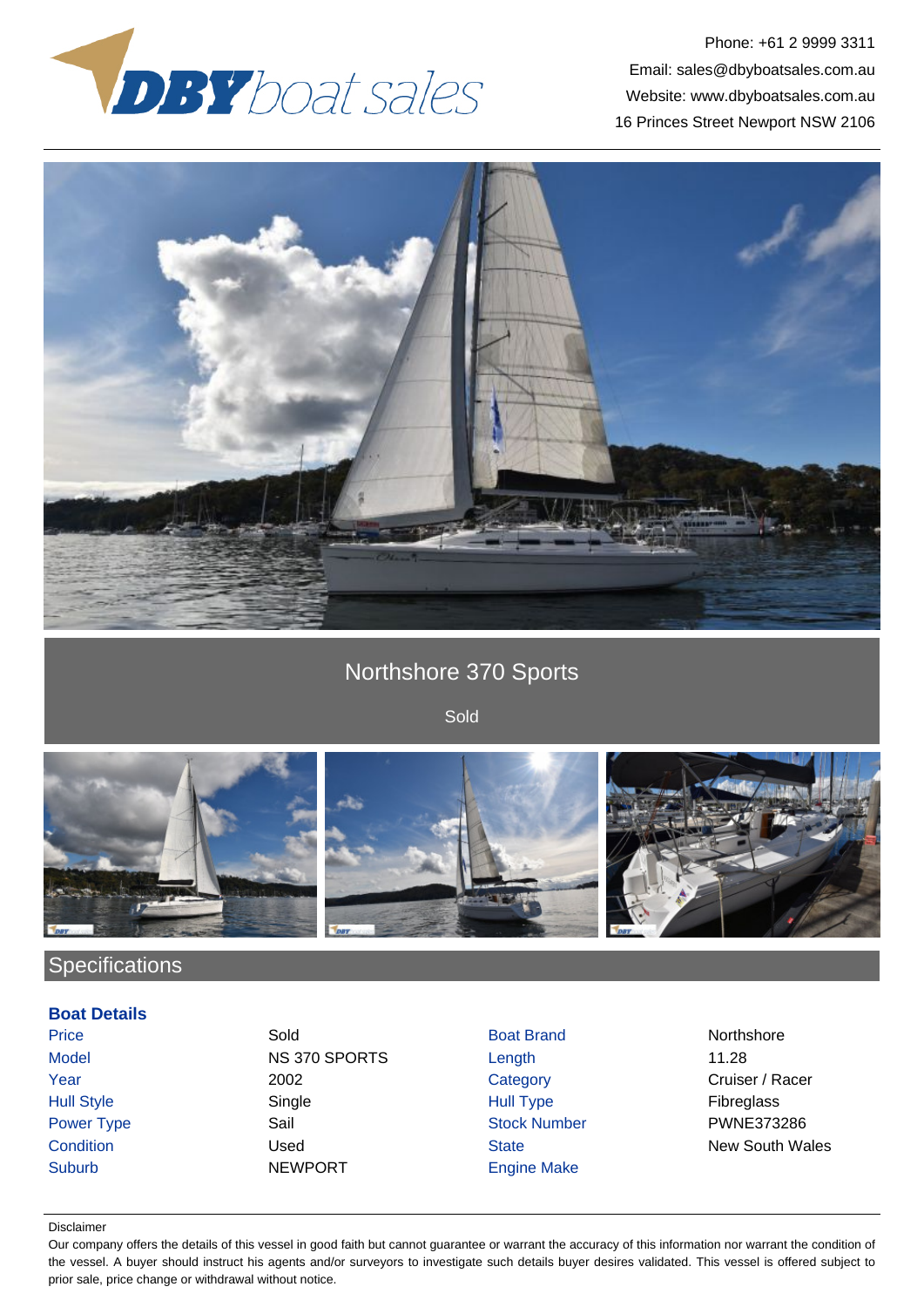

### **Description**

A rare find is this 2002 model Northshore 370 Sport. Now available exclusively with DBY Boat Sales.

OHANAtranslates to family and that's where this yacht can really shine. A family and social entertainer with 3 private cabins for accommodation, plus the huge added bonus of excellent performance under sail. It doesn't get much better than that.

The Northshore 370 is a Euro-style design by Scott Jutson that was hand-made, indeed tailor-made, by skilled shipwrights and craftsmen at the Northshore's NSW Central Coast factory. The fibreglass hull is fully hand-laid (no chopper gun) to a mid-tech spec – balsa and foam, in thicknesses varying from 12mm to 25mm, are sandwiched by vinylester-impregnated mat.

The keel is stainless steel with a lead bulb for stiffness, efficiency and longevity.

The entire running and standing rigging have been replaced in November 2021, along with all the winches which are Harkens.

Deck gear is spinlock jammers and turning blocks.

All Lewmar hatches have been replaced in 2022 and total 14 so there is plenty of airflow and natural light inside.

The mast is a Whalespar, keel stepped and superbly engineered. In other words, it is all world-class quality with not a cent to spend.

This was a significant boat for Northshore in more ways than one. Having rebuilt its name on the strength of its existing range of yachts, which date back to the '80s, it was a major step going for an all-new design.

Northshore's previous designer, Hank Kauffman, is now a horse breeder so Jutson was chosen. He delivered a modern yet moderate cruiser/racer hull form, one that's long on the waterline, reasonably beamy (3.72m), well-balanced and easily driven, while also having ample interior volume.

Displacement is 4750kg, of which 1450kg is lead ballast, and the keel draws 2.20m. Atop this is a relatively high but well-rounded coachroof that arches back into the coamings. The high coamings create excellent seating positions adjacent to the companionway, offering shelter and a comfortable backrest.

The cockpit is long and wide. Since both the traveller and primary winches are atop the cabin, the cockpit is devoid of ropes and interruptions. This means that at least eight people could sit for drinks, while it can be sailed solo or with minimal crew assistance. There is a huge amount of storage space beneath the cockpit floor for fenders etc. Gas bottles, fit neatly into lockers incorporated in the swim platform, with the lids doubling as seats. A rugged stainless steel bowroller leads to a large anchor locker containing an electric Muir windlass. The 2021 headsail furler has been replaced at the same time of rigging as were the life-lines.

Designer Jutson is tall so when you ask for full headroom, you get 6ft8in (two metres)! It creates a tremendous sense of spaciousness and airiness throughout the saloon, as well as enhancing access to the twin aft cabins and forward stateroom. In all three cabins you can stand and get dressed.

Disclaimer

Our company offers the details of this vessel in good faith but cannot guarantee or warrant the accuracy of this information nor warrant the condition of the vessel. A buyer should instruct his agents and/or surveyors to investigate such details buyer desires validated. This vessel is offered subject to prior sale, price change or withdrawal without notice.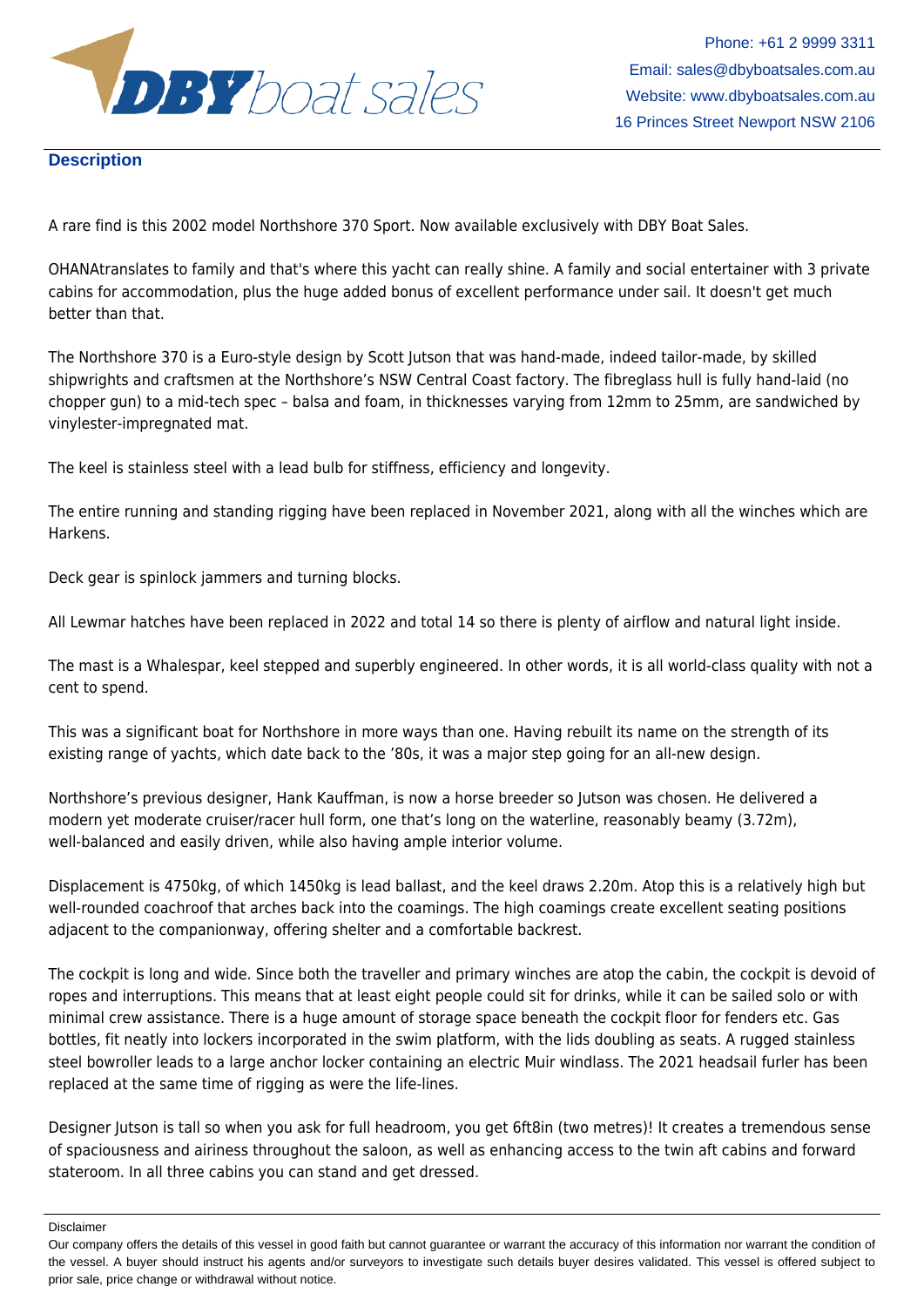

The use of handcrafted teak cabinetry, and with little in the way of fixed internal mouldings, the saloon layout is open and warm with new upholstery. An L-shaped galley to starboard, nav station to port, then parallel settees with a large drop leaf table between them.

The solitary shower/head enclosed compartment is forward of the bulkhead and there is a flush mounted, hot and cold transom shower for rinse off. A new Jabsco marine toilet was fitted November 2021.

L shaped galley is well laid out and has more than ample storage for what this yachts purpose is. A brand new gas oven and stove presents as unused with a current NSW gas certification 2021. A large 12v deep chest style refrigerator tackles plenty of food and drinks. Loads of bench space for the chef which is all ventilated by plenty of overhead opening hatches and portlights. Hot and cold pressurised water is at the sink, enclosed private head and transom shower.

The engine has recently been serviced and is a three-cylinder 30hp Yanmar diesel saildrive with folding prop, showing 320 hours on the meter. The engine resides inside a moulded cover, over which a three-step companionway ladder slots and is almost impossible to hear whilst running due to quality sound proofing. There's also a small locker, accessed by reaching through the top rung, perfect for winch handles, shackle keys and sunnies.

Improvements to the electricals are extensive and include new 200ah lithium battery bank with Victron monitors/BEP which gets charged by 2 new solar panels at 180 watts each, both neatly secured on top of a near new bimini over the helm, plus the alternator charges via the Yanmar engine.

Electronics are also brand new and are Garmin state of the art including a linear driven autopilot and touchscreen GPS plotter with charts and sonar. Garmin depth, wind, speed, VHF. Fusion sound plays the tunes to interior and cockpit dual zone areas plus is bluetooth compatible.

In current Jutson form, the 370 has a powerful high-aspect fractional rig with twin swept-back spreaders and adjustable backstay, negating the need for runners. The Tri Radial cut by Hood mainsail carries the bulk of working sail, 40sq m as opposed to 30.5sq m for the 107% headsail. Both sails are 2021 and present as new. The main is in a stack pack boom bag with lazy jacks, 2021.

In 5-10 knots of breeze the Northshore slipped along well, creating minimal disturbance along the hull sides and from the transom. The steering is fingertip light and positive. Parking her in a berth is child's play. The mark of a true sailing yacht is the ability to perform in light airs, and the Northshore 370E does very well in these conditions. My test sail in 8 knots of breeze was seeing 6 knots SOG. It's a powerful yacht that will be able to point high and maintain good overall speeds so a cruising enthusiast will see 200+ mile days regularly and the around the cans type sailors will simply have smiles on their faces.

This is a rare opportunity to purchase such a yacht that has been truly cared for over her years and with the recent upgrades, presents better than when purchased new.

Inspection will not disappoint.

| <b>Features</b>  |                   |  |
|------------------|-------------------|--|
| <b>Designer</b>  | Jutson            |  |
| <b>Builder</b>   | Northshore Yachts |  |
| <b>Hull Type</b> |                   |  |
| Disclaimer       |                   |  |

Our company offers the details of this vessel in good faith but cannot guarantee or warrant the accuracy of this information nor warrant the condition of the vessel. A buyer should instruct his agents and/or surveyors to investigate such details buyer desires validated. This vessel is offered subject to prior sale, price change or withdrawal without notice.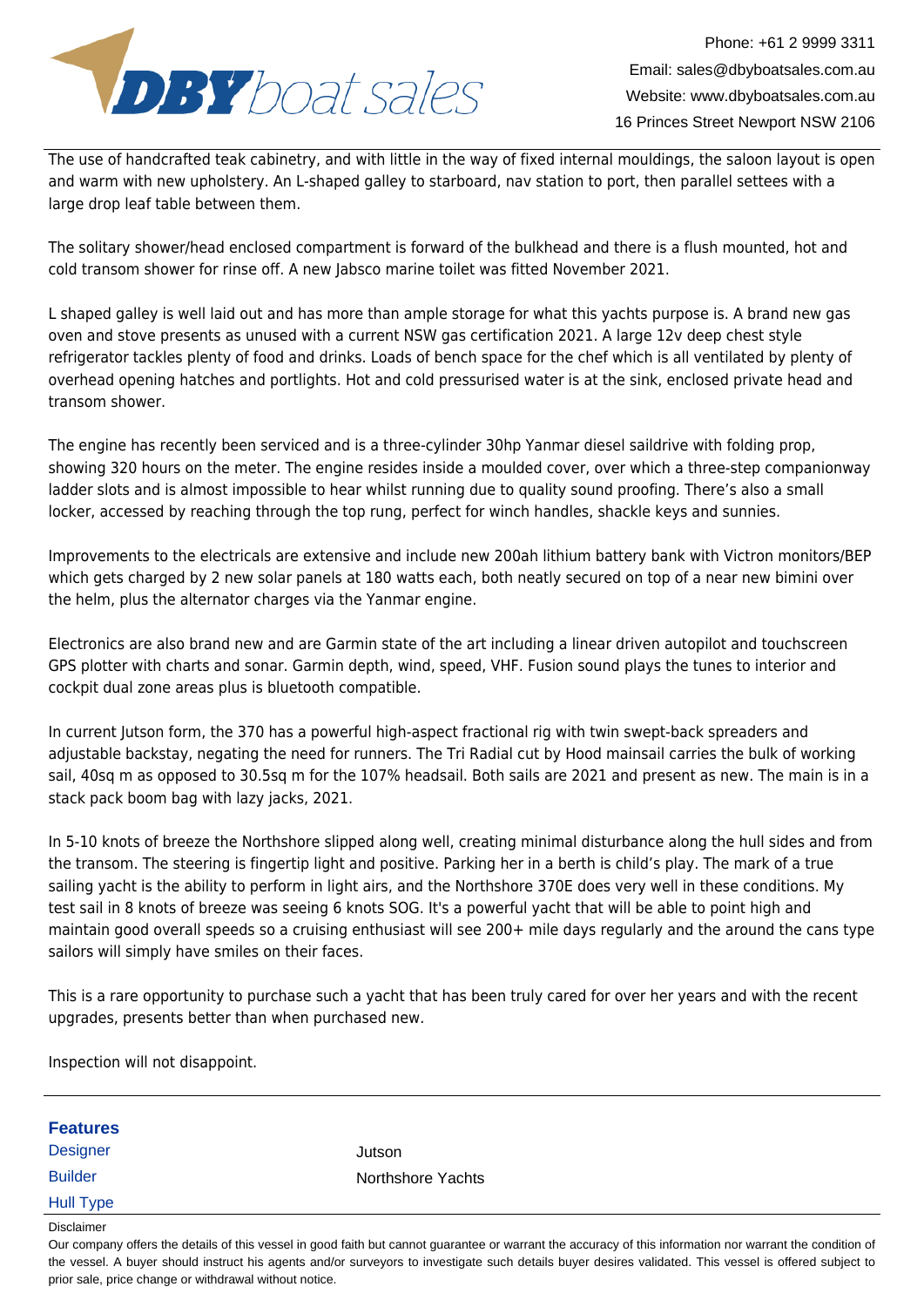

|                                           | Mono                                                                      |
|-------------------------------------------|---------------------------------------------------------------------------|
| <b>Country Origin</b>                     | Australia                                                                 |
| Length (feet)                             | 37                                                                        |
| Beam/Width (m)                            | 3.72                                                                      |
| Draft (m)                                 | 2.20                                                                      |
| <b>Keel/Ballast</b>                       | Stainless steel keel with lead bulb                                       |
| <b>Number of Helms</b>                    | 1 wheel plus linear autopilot                                             |
| <b>Engine Notes</b>                       | Immaculate and freshly serviced May 2022                                  |
| <b>Number Of Engines</b>                  | 1                                                                         |
| <b>Engine Standard</b>                    | Yanmar 30hp 3 cylinder diesel saildrive                                   |
| <b>Stroke</b>                             | 4                                                                         |
| <b>Engine Hours</b>                       | 320                                                                       |
| Horse Power (hp)                          | 30                                                                        |
| <b>Drive Type</b>                         | Saildrive                                                                 |
| <b>Number of Batteries</b>                | 2 lithium house plus 1 engine crank                                       |
| <b>Fuel Type</b>                          | <b>Diesel</b>                                                             |
| <b>Number of Fuel Tanks</b>               | 1                                                                         |
| Fuel Tank Capacity (L)                    | 60 litre stainless steel                                                  |
| Propeller                                 | 2 blade folding prop                                                      |
| <b>Steering System</b>                    | Stainless wheel plus linear Garmin autopilot                              |
| <b>Accomodation Notes</b>                 | Large V berth stateroom forward, 2 double symmetrical cabins aft. 1 fully |
|                                           | enclosed private head and shower.                                         |
| <b>Number of Berths</b>                   | 6                                                                         |
| <b>Number of Showers</b>                  | 2. 1 inside, 1 at transom swim platform.                                  |
| <b>Shower Type</b>                        | Hot and cold pressurised plus transom swim platform shower                |
| <b>Number of Toilets</b>                  | 1                                                                         |
| <b>Toilet Type</b>                        | Manual marine                                                             |
| <b>Galley Notes</b>                       | L shaped galley to starboard, nice and airy, new gas cooking              |
| <b>Stove</b>                              | Brand new gas oven and stove, NSW certified.                              |
| Refrigeration                             | 12v large sized deep chest style                                          |
| <b>Number of Sinks</b>                    | $\overline{2}$                                                            |
| <b>Entertainment and Appliances Notes</b> | Fusion sound system 2021 with dual zone speakers, bluetooth compatible    |
| Anchor / Winch                            | Electric Muir with deck foot controls.                                    |
| <b>Bilge Pump</b>                         | 1 x auto plus 1 manual                                                    |
| <b>Deck Gear</b>                          | Brand new Harken winches, spinlock clutches, boat hook, fenders, dock     |
|                                           | lines                                                                     |
| Mast/Rigging                              | Whalespar aluminium mast and boom. All standing and running rigging       |
|                                           | replaced November 2021 along with lifelines.                              |
| Sail Inventory                            | 2021 Tri Radial cut Main and 107% genoa from Hood sails                   |
| <b>Electrics</b>                          | 200 ah lithium batteries for house plus 1 x engine crank, charged by 360  |

Disclaimer

Our company offers the details of this vessel in good faith but cannot guarantee or warrant the accuracy of this information nor warrant the condition of the vessel. A buyer should instruct his agents and/or surveyors to investigate such details buyer desires validated. This vessel is offered subject to prior sale, price change or withdrawal without notice.